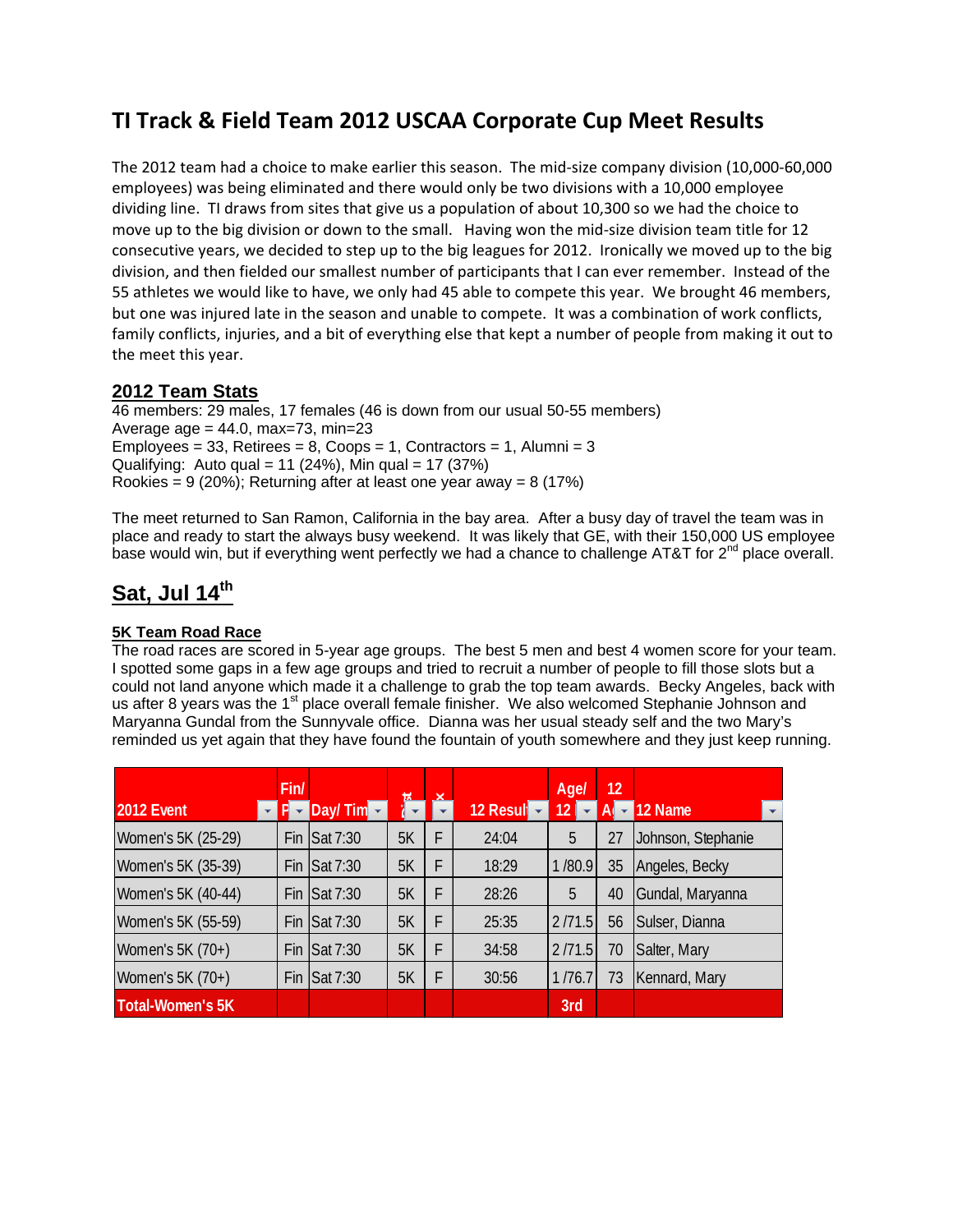|                       | Fin/ |                       |    |   |           | Agel            | 12    |                  |
|-----------------------|------|-----------------------|----|---|-----------|-----------------|-------|------------------|
| 2012 Event            |      | $P - Day / Tim -$     | 看  | ᆇ | 12 Result | 12 <sub>1</sub> | $A -$ | 12 Name          |
| Men's 5K (0-24)       | Fin  | Sat 7:30              | 5K | M | 21:07     | 3               | 25    | Little, Jacob    |
| Men's 5K (25-29)      | Fin  | Sat 7:30              | 5K | M | 24:37     | $\overline{4}$  | 26    | Habte, Henok     |
| Men's 5K (25-29)      | Fin  | Sat 7:30              | 5K | M | 25:36     | 5               | 27    | Gupta, Arun      |
| Men's 5K (40-44)      | Fin  | <b>Sat 7:30</b>       | 5K | M | 17:09     | 1/81.4          | 43    | Schmidt, Brian   |
| Men's 5K (45-49)      | Fin  | Sat 7:30              | 5K | M | 18:51     | 2/77.0          | 48    | Saltmarsh, David |
| Men's 5K (50-54)      | Fin  | Sat 7:30              | 5K | M | 19:24     | $\overline{4}$  | 51    | Pearson, Mark    |
| Men's 5K (55-59)      | Fin  | Sat 7:30              | 5K | M | 23:06     | 3               | 55    | Hill, Dave       |
| Men's 5K (55-59)      | Fin  | Sat 7:30              | 5K | M | 19:49     | 1/80.3          | 59    | Hull, Chuck      |
| Men's 5K (60-64)      | Fin  | $\textsf{Isat } 7:30$ | 5K | M | 22:28     | 1/73.3          | 63    | Ward, Trevor     |
| Men's 5K (70+)        | Fin  | Sat 7:30              | 5K | M | 23:46     | 1/76.1          | 72    | Capps, Wally     |
| <b>Total-Men's 5K</b> |      |                       |    |   |           | 2 <sub>nd</sub> |       |                  |

Several of the events have prelims to qualify for finals. We can use different people in these and one of our strategies is to rest a few aces for the finals. The prelim runner is a valuable and integral member of our team.

#### **4x100 Relay Prelim**

We run the finals team in this so they can practice the critical high speed handoffs. They all ran very well and had the  $2^{nd}$  fasted qual time.

| 2012 Event           | Fin/ | Pre Day/Time  | Dist | Sex | <b>12 Result</b> | Agel<br>$12$ Pl | 12 | Age 12 Name       |
|----------------------|------|---------------|------|-----|------------------|-----------------|----|-------------------|
| 4 x 100 Relay        |      | Pre Sat 10:45 | 100  | F   | 15.5             | $40+$           | 50 | Phillips, Sheri   |
| 4 x 100 Relay        |      | Pre Sat 10:45 | 100  | F   | 12.4             | Open            | 31 | Larzelere, Tara   |
| 4 x 100 Relay        |      | Pre Sat 10:45 | 100  | M   | 11.6             | $40+$           | 40 | Sarpong, Benjamin |
| 4 x 100 Relay        |      | Pre Sat 10:45 | 100  | M   | 11.9             | Open            | 23 | Roberson, Todd    |
| PreTot-4 x 100 Relay |      |               |      |     | 51.4             | 2nd             |    |                   |

#### **Submaster Distance Relay**

The first track final of the event is for 30+ runners and, as usual, we had a team well above the age requirement. But they were timeless on the track and scored a solid 2<sup>nd</sup> place. David and Brian had just finished running the 5K a few hours earlier, but they didn't show any loss of speed. David was having a great time in both the roads and on the track. It's always fun to see someone enjoy themselves while competing.

|                             | Fin/ |               |      |     |                  | Agel    | 12 |                  |
|-----------------------------|------|---------------|------|-----|------------------|---------|----|------------------|
| 2012 Event                  |      | Pre Day/Time  | Dist | Sex | <b>12 Result</b> | $12$ Pl |    | Age 12 Name      |
| <b>SubMaster Dist Relay</b> |      | Fin Sat 10:55 | 800  | M   | 02:16.5          | 35/30   | 48 | Luo, Luke        |
| SubMaster Dist Relay        |      | Fin Sat 10:55 | 400  | F   | 01:17.9          | $30+$   | 49 | Toliver, Robin   |
| <b>SubMaster Dist Relay</b> |      | Fin Sat 10:55 | 1200 | M   | 03:48.9          | 35/30   | 48 | Saltmarsh, David |
| SubMaster Dist Relay        |      | Fin Sat 10:55 | 1600 | M   | 04:51.0          | 30/35   | 43 | Schmidt, Brian   |
| <b>Total-SubMaster Dist</b> |      |               |      |     | 12:14.3          | 2nd     |    |                  |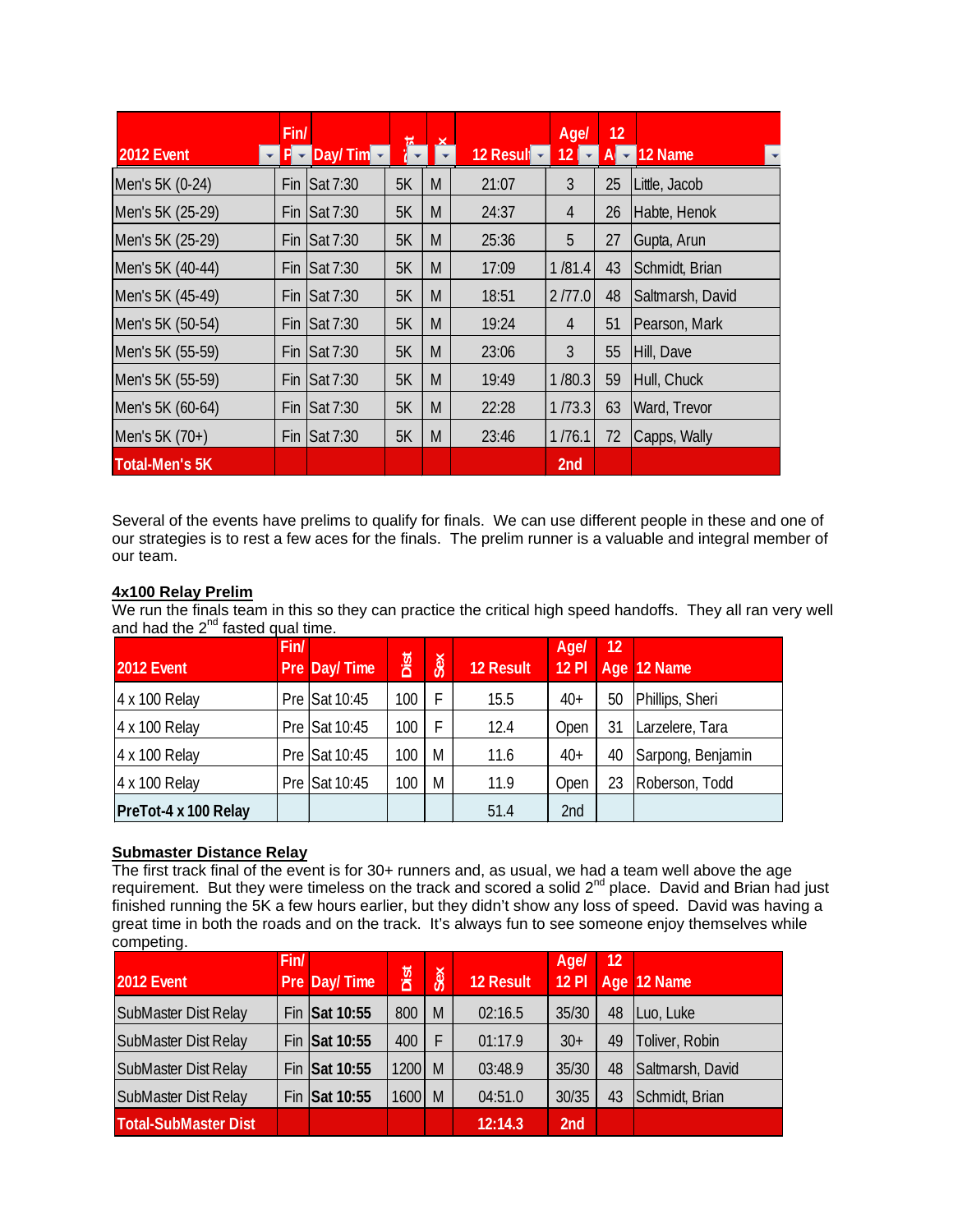#### **High Jump**

The field events are scored decathlon style. You can enter up to 3 competitors and your top 2 scores add together for your team total. The high jumpers at this meet are outstanding, with 6 jumpers scoring at greater than 90% of the world record in their age group. Two of those jumpers were on our team – coach Rio King and Sheri Phillips. Even with those great leaps they finished  $3<sup>rd</sup>$  in a very close event.

| <b>2012 Event</b>      | Fin/ | Pre Day/Time      | Dist | Sex | 12 Result | Age/ | 12 | 12 PI Age 12 Name |
|------------------------|------|-------------------|------|-----|-----------|------|----|-------------------|
| High Jump              |      | Fin Sat - flight? | HJ.  |     | 4'4''/912 | Any  | 50 | Phillips, Sheri   |
| High Jump              |      | Fin Sat - flight? | HJ   | M   | 4'2''/925 | Any  | 70 | King, Rio         |
| <b>Total-High Jump</b> |      |                   |      |     | 1837      | 3rd  |    |                   |

#### **Discus**

We didn't have any throwers and were unable to enter this event. A pair of 700 point scores would win this. A pair of 500 point scores would medal. Throwers, where are you?

#### **Individual 200's**

A couple of years ago they added some individual races. This is where our small number really hurt. We had to use our runners in the relays and couldn't even enter all the individual events. Sheri Phillips, running on a broken toe, had an outstanding effort for a  $2^{nd}$ . Rookie Amy Ball ran her best time of the year. And Mariquita was pulling away in the curve when her hamstring pulled dropping her to the track. I had to drop out of the 50+ leg to fill in other 50+ events in the relays.

| 2012 Event       | Fin/ | Pre Day/Time  | Dist | Sex | <b>12 Result</b> | Agel<br><b>12 PI</b> | 12 | Age 12 Name       |
|------------------|------|---------------|------|-----|------------------|----------------------|----|-------------------|
| Indiv M 200m 18+ |      | Fin Sat 11:15 | 200  | M   | 26.0 5th         | Open                 | 29 | Brantmeier, Paul  |
| Indiv M 200m 50+ |      | Fin Sat 11:16 | 200  | M   | drop             | $50+$                | 52 | drop              |
| Indiv M 200m 60+ |      | Fin Sat 11:17 | 200  | M   | drop             | $60+$                | 52 | drop              |
| Indiv F 200m 18+ |      | Fin Sat 11:45 | 200  | F   | 32.38 4th        | Open                 | 23 | Ball, Amy         |
| Indiv F 200m 40+ |      | Fin Sat 11:46 | 200  | F   | pull             | $40+$                | 49 | Gordon, Mariquita |
| Indiv F 200m 50+ | Fin  | Sat 11:47     | 200  | F   | 32.25 2nd        | $50+$                | 50 | Phillips, Sheri   |

#### **3 Lap Sprint Prelim**

Another prelim run and this was Arthi Krishnamurthy's first race on the track. Her joy as she came back into the stands was what this event is all about. She's not the fastest on the team and she came out late when we were searching for additional females. However, she practiced and worked hard to win a slot on the team.

|                     | Fin/ |               |      |     |                  | Agel         | 12 |                      |
|---------------------|------|---------------|------|-----|------------------|--------------|----|----------------------|
| 2012 Event          |      | Pre Day/Time  | Dist | Sex | <b>12 Result</b> | <b>12 PI</b> |    | Age 12 Name          |
| 3 Lap Sprint        |      | Pre Sat 12:25 | 200  | F   | 00:37.7          | Open         | 35 | Krishnamurthy, Arthi |
| 3 Lap Sprint        |      | Pre Sat 12:25 | 200  | M   | 00:26.0          | Open         | 29 | Brantmeier, Paul     |
| 3 Lap Sprint        |      | Pre Sat 12:25 | 400  | M   | 01:02.1          | Open         | 26 | Reynolds, Michael    |
| 3 Lap Sprint        |      | Pre Sat 12:25 | 400  | M   | 00:59.2          | Open         | 28 | Baltutis, Adam       |
| PreTot-3 Lap Sprint |      |               |      |     | 03:05.0          | 2nd          |    |                      |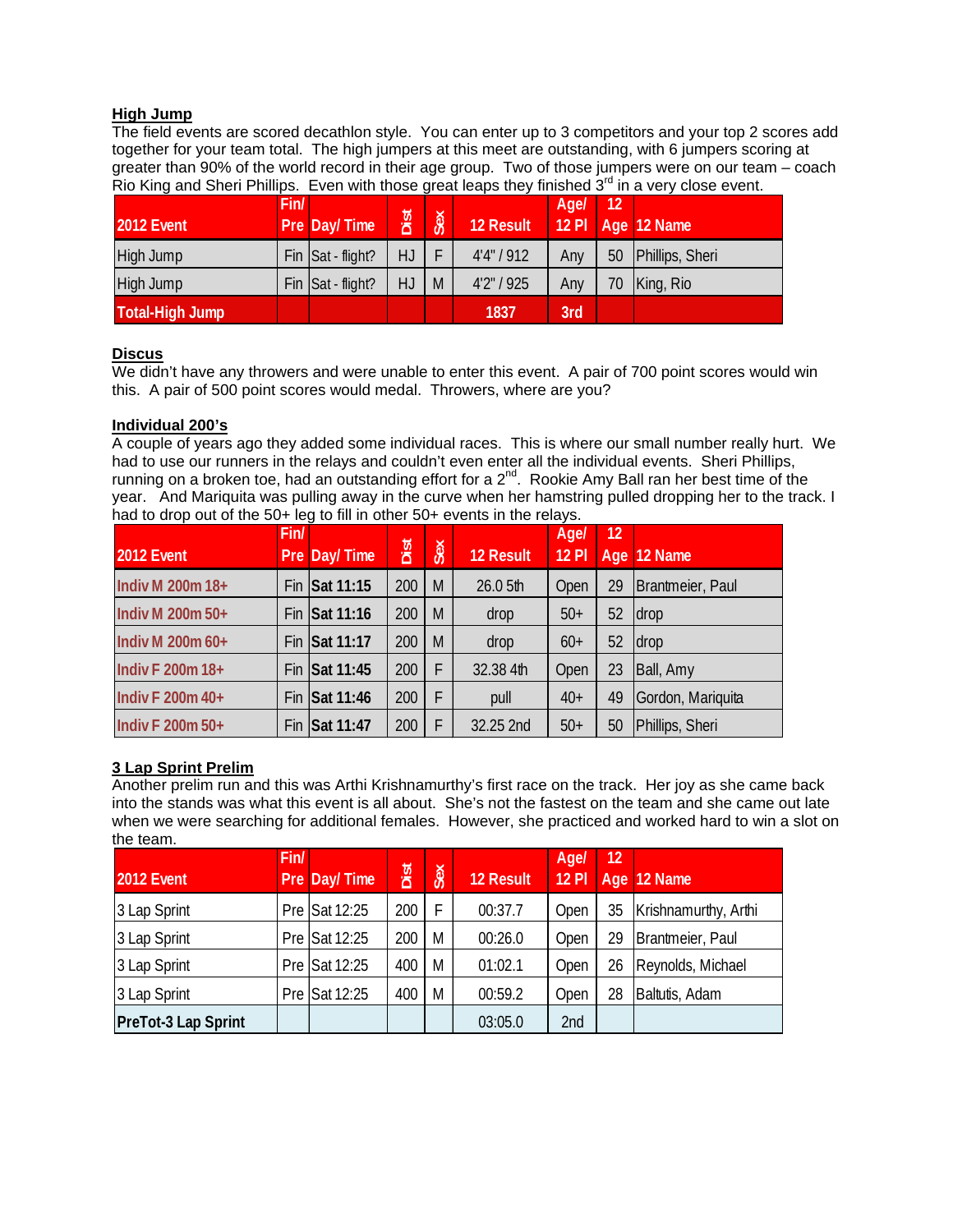#### **Executive Relay**

This final is for managers of managers or senior members of the technical staff. Our team is all very "experienced" compared to most of the competition since the minimum age in this event is just 30. Vonnie had a really great 400m run, but it was in an 800m race. Actually, she held on for a good time and there were nice runs all around for a solid  $2^{nd}$  place.

| 2012 Event                   | Fin/ | Pre Day/Time         | Dist | Sex | 12 Result | Agel<br>$12$ Pl | 12 | Age 12 Name       |
|------------------------------|------|----------------------|------|-----|-----------|-----------------|----|-------------------|
| <b>Executive Relay</b>       |      | Fin Sat 1:20         | 800  | F   | 03:03.7   | $30+$           | 50 | Howard, Vonnie    |
| <b>Executive Relay</b>       |      | Fin $\vert$ Sat 1:20 | 400  | M   | 01:02.6   | $30+$           | 52 | Westbrook, Paul   |
| <b>Executive Relay</b>       |      | Fin $\vert$ Sat 1:20 | 800  | M   | 02:39.4   | $30+$           | 59 | Bosshart, Patrick |
| <b>Executive Relay</b>       |      | Fin Sat 1:20         | 1600 | M   | 05:58.8   | $30+$           | 54 | Smith, Steve      |
| <b>Total-Executive Relay</b> |      |                      |      |     | 12:44.5   | 2nd             |    |                   |

#### **4x200 Prelim**

We are usually loaded in the 50+ male sprinters, but this was a tough year. Just a few weeks before the meet our best 50+ male, Barry Papermaster, pulled a hamstring running a 400 at the Luke's All-Comers meet and it was not healing. Just a week before the meet I coaxed one of my morning basketball cohorts, Mike Simon, out to the track and he ran great. He ran two valuable prelim legs to help us qualify for the finals. Claude showed up late in the season and kept getting faster and ran three valuable qualifying legs.

|                      | Fin/ |                |      |     |                  | Agel         | 12 |                   |
|----------------------|------|----------------|------|-----|------------------|--------------|----|-------------------|
| 2012 Event           |      | Pre Day/Time   | Dist | Sex | <b>12 Result</b> | <b>12 PI</b> |    | Age 12 Name       |
| 4 x 200 Relay        |      | Pre $Sat 1:40$ | 200  | M   | 00:27.5          | $40+$        | 47 | Cirba, Claude     |
| 4 x 200 Relay        |      | Pre $Sat 1:40$ | 200  | M   | 00:33.5          | $50+$        | 57 | Simon, Mike       |
| 4 x 200 Relay        |      | Pre Sat 1:40   | 200  | F   | 00:34.0          | Open         | 23 | Ball, Amy         |
| 4 x 200 Relay        |      | Pre $Sat 1:40$ | 200  | M   | 00:26.8          | Open         | 26 | Reynolds, Michael |
| PreTot-4 x 200 Relay |      |                |      |     | 02:01.8          | 3rd          |    |                   |

#### **Distance Relay**

Three members of this team work in the bay area. Brian Failing (Sunnyvale site) was back with us for his second year and rookies Stephanie Johnson (Sunnyvale) and Ismail Jorio (Santa Clara SVA) helped round out a strong team that took a solid  $2^{nd}$  place. Chuck Hull is still running great too turning in a solid mile for a guy about to turn 60.

| 2012 Event                  | Fin/ | Pre Day/Time    | Dist | Sex | 12 Result | Age/<br><b>12 PI</b> | 12 | Age 12 Name        |
|-----------------------------|------|-----------------|------|-----|-----------|----------------------|----|--------------------|
| <b>Distance Relay</b>       |      | Fin Sat 1:50    | 1600 | F   | 06:48.6   | Open                 | 27 | Johnson, Stephanie |
| <b>Distance Relay</b>       |      | Fin Sat 1:50    | 800  | M   | 02:17.0   | Open                 | 29 | Hathaway, Alvin    |
| <b>Distance Relay</b>       |      | Fin Sat 1:50    | 1600 | M   | 05:46.7   | $40+$                | 59 | Hull, Chuck        |
| <b>Distance Relay</b>       | Fin  | <b>Sat 1:50</b> | 1600 | M   | 05:09.4   | Open                 | 29 | Failing, Brian     |
| <b>Distance Relay</b>       | Fin  | Sat 1:50        | 3200 | M   | 11:14.1   | Open                 | 29 | Jorio, Ismail      |
| <b>Total-Distance Relay</b> |      |                 |      |     | 31:15.8   | 2nd                  |    |                    |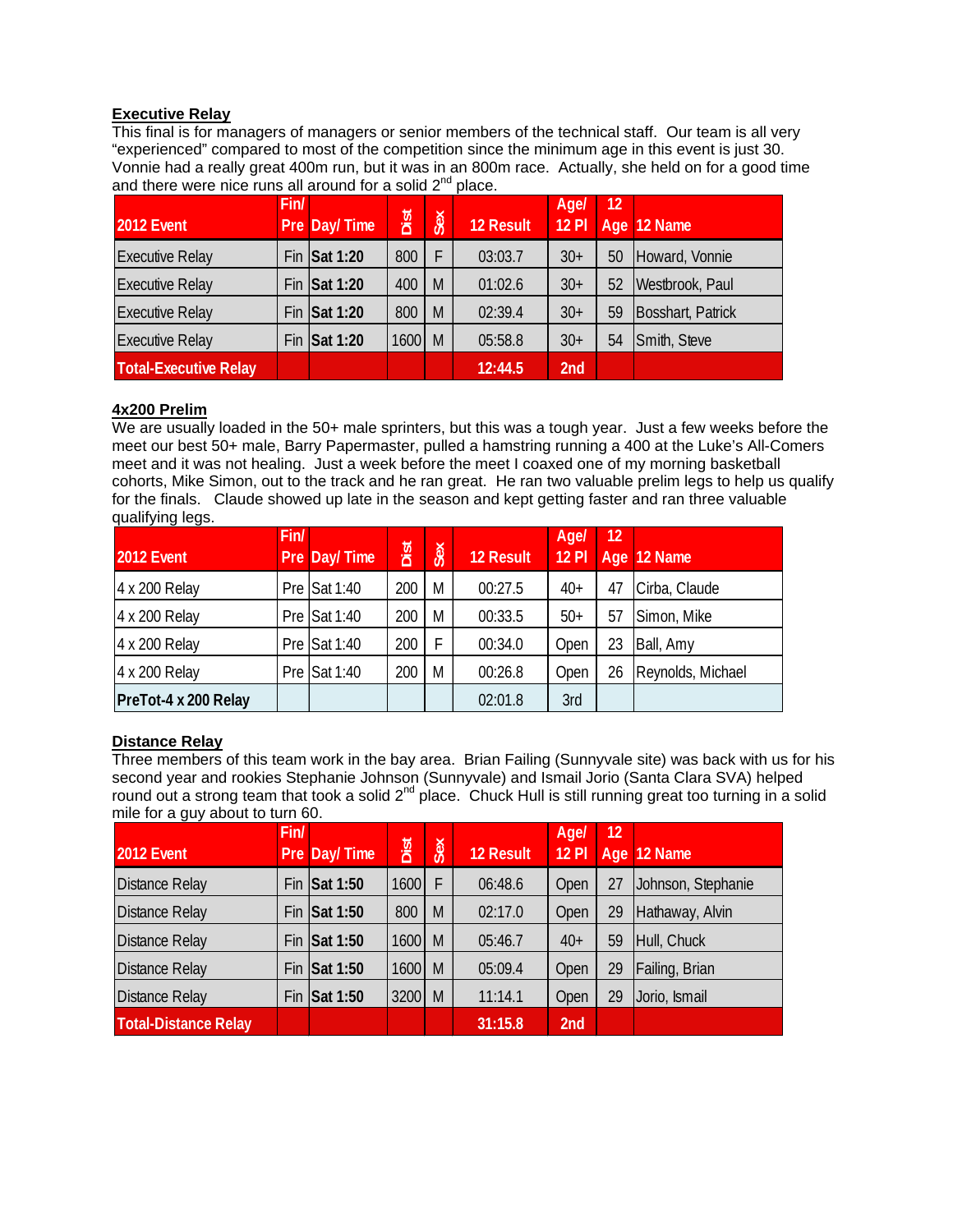#### **Individual 400m**

These races fared a little better than the 200's. Greg Gordon shaved 2 seconds off his best previous time this year. Chris Grant made his return after missing last year with a broken arm. Then there was Tara. She works out, but only made it out to one track practice. But you wouldn't know it as she rocketed around the track for a strong win. And then Robin cruised to another solid 2nd place win.

| 2012 Event         | Fin/ | Pre Day/Time         | Dist | Sex | <b>12 Result</b> | Age/<br>$12$ Pl | 12 | Age 12 Name     |
|--------------------|------|----------------------|------|-----|------------------|-----------------|----|-----------------|
| Indiv M 400m 30+   |      | Fin $\vert$ Sat 2:30 | 400  | M   | 57.5 / 2nd       | $30+$           | 39 | Gordon, Greg    |
| Indiv M 400m 40+   |      | Fin Sat 2:35         | 400  | M   | 57.2 / 2nd       | $40+$           | 44 | Grant, Chris    |
| Indiv F 400m 30+   |      | Fin Sat 2:55         | 400  | F   | 63.6 / 1st       | $30+$           | 31 | Larzelere, Tara |
| Indiv F 400m 40+   |      | Fin $\vert$ Sat 3:00 | 400  | F   | 78.9 / 2nd       | $40+$           | 49 | Toliver, Robin  |
| SubTotal-Open 400m |      |                      |      |     |                  |                 |    |                 |

#### **Senior's Relay Prelim**

With Papermaster's injury we used road racer Mark Pearson for this event and he was great. The rest of the team did their job and got us to the final.

| 2012 Event                   | Fin/ | Pre Day/Time           | Dist | Sex | <b>12 Result</b> | <b>Age/</b><br><b>12 PI</b> | 12 | Age 12 Name     |
|------------------------------|------|------------------------|------|-----|------------------|-----------------------------|----|-----------------|
| Senior's Relay               |      | Pre $Sat 3:20$         | 200  | M/F | 00:35.8          | $60+$                       | 70 | King, Rio       |
| Senior's Relay               |      | Pre $Sat 3:20$         | 400  | M   | 01:17.1          | $50+$                       | 57 | Simon, Mike     |
| Senior's Relay               |      | Pre $\textsf{Sat}3:20$ | 200  | Ė   | 00:35.9          | $50+$                       | 58 | Gonzalez, Terry |
| Senior's Relay               |      | Pre Sat 3:20           | 600  | M   | 01:51.2          | $50+$                       | 51 | Pearson, Mark   |
| Senior's Relay               |      | Pre $Sat 3:20$         | 400  | M   | 01:18.3          | $50+$                       | 54 | Smith, Steve    |
| <b>PreTot-Senior's Relay</b> |      |                        |      |     | 05:38.3          | 3rd                         |    |                 |

## **Submaster's Sprint Prelim**

We had some very experienced submaster's pitching in to run this prelim and qualify us for the final.

| 2012 Event                   | Fin/ | Pre Day/Time           | Dist | Sex | <b>12 Result</b> | Agel<br><b>12 PI</b> | 12 | Age 12 Name              |
|------------------------------|------|------------------------|------|-----|------------------|----------------------|----|--------------------------|
| Submasters Sprint            |      | Pre $\textsf{Sat}3:45$ | 200  | F   | 00:36.6          | $30+$                | 49 | Nagel, Heidi             |
| Submasters Sprint            |      | Pre $Sat 3:45$         | 200  | M   | 00:27.8          | 35/30                | 41 | Fortenberry, Todd        |
| Submasters Sprint            |      | Pre $\textsf{Sat}3:45$ | 400  | M   | 01:14.0          | 35/30                | 47 | Cirba, Claude            |
| Submasters Sprint            |      | Pre $Sat 3:45$         | 800  | M   | 02:46.0          | 30/35                | 59 | <b>Bosshart, Patrick</b> |
| <b>PreTot-Submast Sprint</b> |      |                        |      |     | 05:04.4          | 2nd                  |    |                          |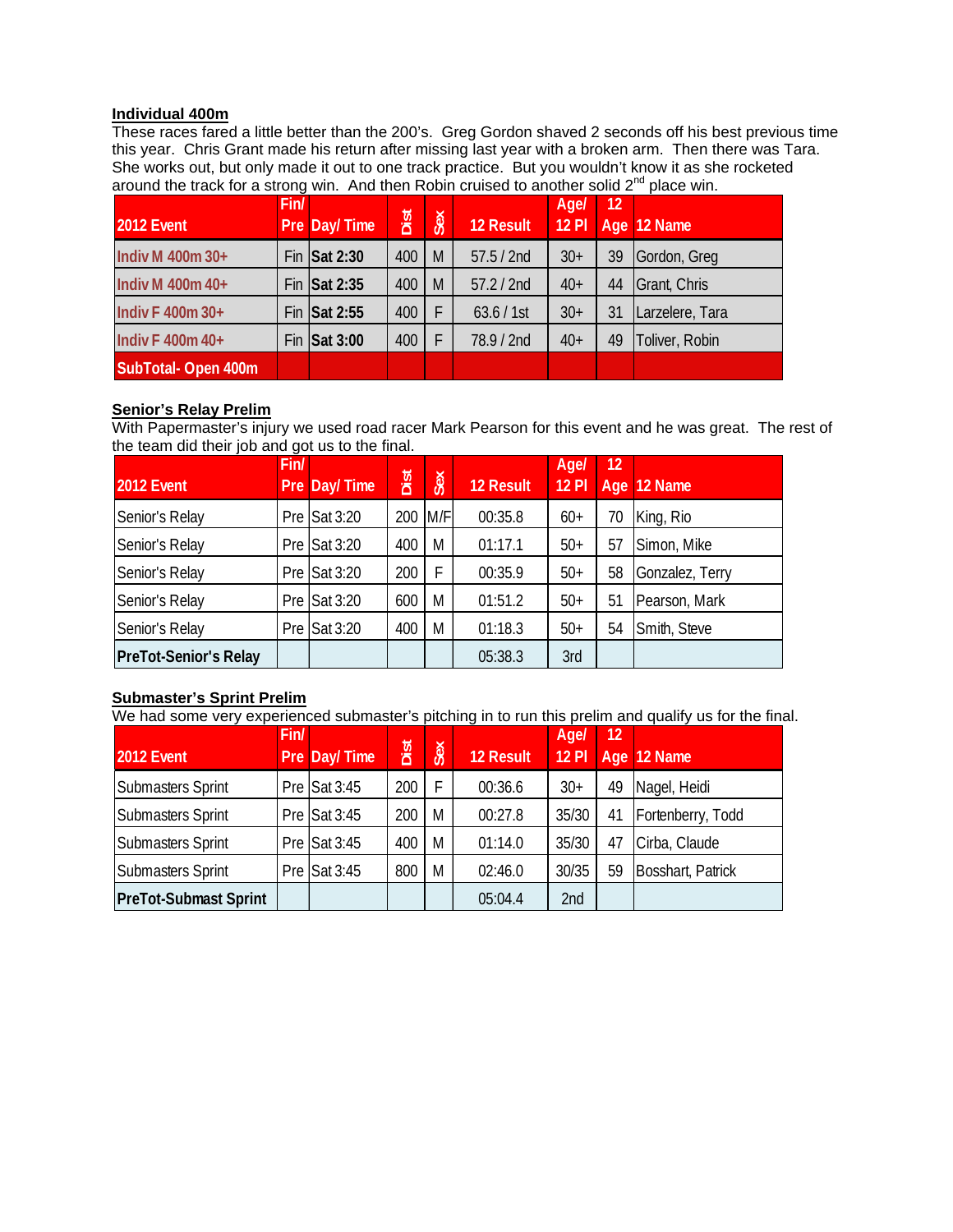#### **Senior's Relay Prelim**

With our thin numbers I almost didn't enter this prelim, but we managed to pull a group together to qualify us for the final. DLP summer Co-op Kay Igwe made her track debut in this one. Rookie Henok Habte, who had run the 5K earlier in the day, made his track debut as well. And there was the selfless team player Claude for his 3<sup>rd</sup> prelim.

| 2012 Event                 | Fin/<br>Pre | Day/Time               | Dist | Sex | <b>12 Result</b> | Agel<br><b>12 PI</b> | 12 | Age 12 Name          |
|----------------------------|-------------|------------------------|------|-----|------------------|----------------------|----|----------------------|
| <b>Sprint Relay</b>        |             | Pre Sat 4:20           | 200  | F   | 00:38.5          | $30+$                | 35 | Krishnamurthy, Arthi |
| <b>Sprint Relay</b>        |             | Pre $\textsf{Sat}4:20$ | 200  | F   | 00:37.4          | Open                 | 25 | Igwe, Kay            |
| <b>Sprint Relay</b>        |             | Pre Sat 4:20           | 400  | M   | 01:04.3          | Open                 | 26 | Habte, Henok         |
| <b>Sprint Relay</b>        |             | Pre Sat 4:20           | 400  | M   | 01:01.1          | Open                 | 28 | Baltutis, Adam       |
| <b>Sprint Relay</b>        |             | Pre Sat 4:20           | 200  | M   | 00:31.1          | $40+$                | 47 | Cirba, Claude        |
| <b>Sprint Relay</b>        |             | Pre Sat 4:20           | 200  | M   | 00:28.1          | Open                 | 41 | Fortenberry, Todd    |
| <b>PreTot-Sprint Relay</b> |             |                        |      |     | 04:20.5          | 4th                  |    |                      |

Day one wrapped up with mostly good news. With the exception of the individual 200m legs we had expected results in the finals and all the prelim teams qualified for the finals. The biggest impact was the loss of Mariquita, one of our VP's slated to run the President's Relay on Sunday. We had no redundant VP's on the team and would have to drop that event which was one of only two I thought we had a solid chance of winning.

## **Sun, Jul 15th**

#### **10K Team Road Race**

The results were similar to the 5K though there was the surprise of two unexpected 70+ runners entering. If we are going to run in the big division we have to enter as many age groups as possible because you never know who else is going to show up. The big positive note is that Brian (at age 43) and Becky (age 35) were the first overall male and female finishers for the 10K. Wow, sometimes youth is over-rated! It was also good to have Trevor (Manchester site) back with us this year. Mark Pearson from Minnesota was also back for his second year.

| 2012 Event             | Fin/ | Pre Day/Time            | Dist       | Sex | <b>12 Result</b> | Agel<br><b>12 PI</b> | 12 | Age 12 Name      |
|------------------------|------|-------------------------|------------|-----|------------------|----------------------|----|------------------|
| Men's 10K (40-44)      |      | Fin $\textsf{Sun}$ 7:00 | <b>10K</b> | M   | 35:51            | 1/81.1               | 43 | Schmidt, Brian   |
| Men's 10K (25-29)      | Fin  | Sun 7:00                | <b>10K</b> | M   | 44:44            | 3                    | 25 | Little, Jacob    |
| Men's 10K (25-29)      | Fin  | Sun 7:00                | <b>10K</b> | M   | 53:55            | 4                    | 27 | Gupta, Arun      |
| Men's 10K (25-29)      | Fin  | Sun 7:00                | <b>10K</b> | M   | 57:14            | 5                    | 26 | Henok, Habte     |
| Men's 10K (45-49)      |      | Fin $\textsf{Sun}$ 7:00 | <b>10K</b> | M   | 38:42            | 2/78.1               | 48 | Saltmarsh, David |
| Men's 10K (50-54)      | Fin  | Sun 7:00                | <b>10K</b> | M   | 40:31            | 2/76.4               | 51 | Pearson, Mark    |
| Men's 10K (55-59)      | Fin  | Sun 7:00                | <b>10K</b> | M   | 41:59            | 1/78.8               | 59 | Hull, Chuck      |
| Men's 10K (60-64)      | Fin  | Sun 7:00                | <b>10K</b> | M   | 46:36            | 1                    | 63 | Ward, Trevor     |
| Men's 10K (70+)        |      | Fin $\textsf{Sun}$ 7:00 | <b>10K</b> | M   | 49:48            | 3                    | 72 | Capps, Wally     |
| <b>Total-Men's 10K</b> |      |                         |            |     |                  | 2 <sub>nd</sub>      |    |                  |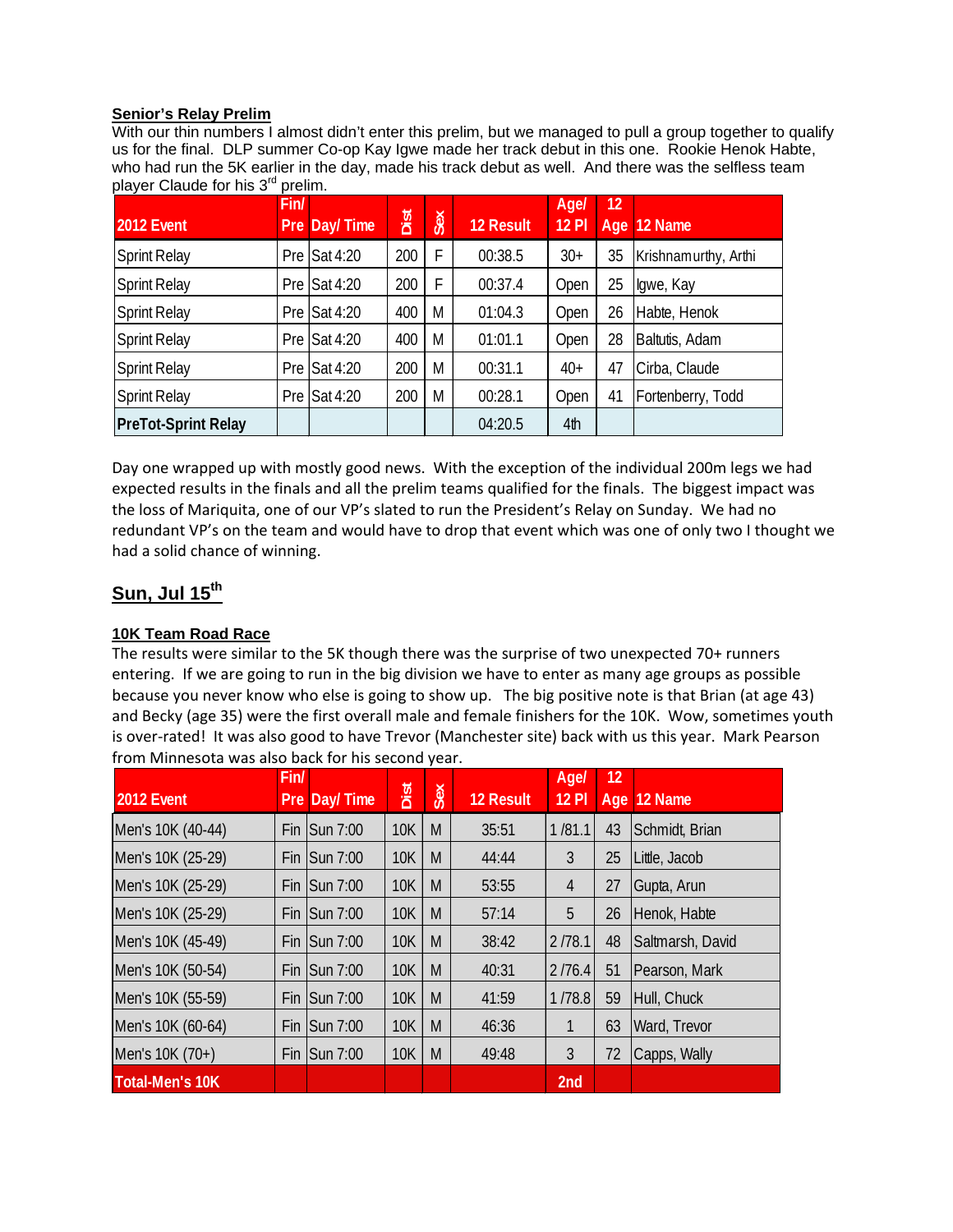| 2012 Event               | Fin/ | Pre Day/Time           | Dist       | Sex | <b>12 Result</b> | Agel<br><b>12 PI</b> | 12 | Age 12 Name    |
|--------------------------|------|------------------------|------------|-----|------------------|----------------------|----|----------------|
| Women's 10K (35-39)      |      | Fin $\text{Sun } 7:00$ | <b>10K</b> |     | 38:54            | 1/78.8               | 35 | Angeles, Becky |
| Women's 10K (55-59)      |      | Fin $\text{Sun } 7:00$ | <b>10K</b> |     | 54:00            | 2/69.4               | 56 | Sulser, Dianna |
| Women's 10K (70+)        |      | Fin $\text{Sun } 7:00$ | 10K        |     | 72:48            | 2/63.5               | 70 | Salter, Mary   |
| Women's 10K (70+)        |      | Fin $\text{Sun } 7:00$ | <b>10K</b> |     | 69:56            | 1/69.5               | 73 | Kennard, Mary  |
| <b>Total-Women's 10K</b> |      |                        |            |     |                  | 3rd                  |    |                |

## **4x100 Final**

2 of the 3 handoffs were great, but one was a bit off and knocked us back a spot to  $3^{rd}$  place. Perfect handoffs would have made this a close one for  $1<sup>st</sup>$ . It's been difficult to get people out to the practices and the only way to get better is repetition.

|                     | Fin/ |               |      |     |                  | Agel         | 12 |                   |
|---------------------|------|---------------|------|-----|------------------|--------------|----|-------------------|
| 2012 Event          |      | Pre Day/Time  | Dist | Sex | <b>12 Result</b> | <b>12 PI</b> |    | Age 12 Name       |
| 4 x 100 Relay       |      | Fin Sun 10:50 | 100  | F   | 15.7             | $40+$        | 50 | Phillips, Sheri   |
| 4 x 100 Relay       |      | Fin Sun 10:50 | 100  | F   | 12.8             | Open         | 31 | Larzelere, Tara   |
| 4 x 100 Relay       |      | Fin Sun 10:50 | 100  | M   | 11.9             | $40+$        | 40 | Sarpong, Benjamin |
| 4 x 100 Relay       |      | Fin Sun 10:50 | 100  | M   | 10.3             | Open         | 23 | Roberson, Todd    |
| Total-4 x 100 Relay |      |               |      |     | 50.9             | 3rd          |    |                   |

## **Women's 800 Team Race**

We didn't have enough females to think about fielding a team. Next year? Yes, you.

| <b>2012 Event</b> | Fin/ | Pre Day/Time  | Dist | Sex | 12 Result | Age/        | 12 | $12$ PI Age 12 Name |
|-------------------|------|---------------|------|-----|-----------|-------------|----|---------------------|
| Women's 800 Team  |      | Fin Sun 11:00 | 800  |     | drop      | Open        | 52 | <b>Idrop</b>        |
| Women's 800 Team  |      | Fin Sun 11:00 | 800  |     | drop      | Open        | 52 | <b>Idrop</b>        |
| Total-Women's 800 |      |               |      |     |           | <b>Drop</b> |    |                     |

## **3-Lap Sprint**

Brandy has been battling injuries and shin splits, but you can't keep her off the track – and you can't get her to workout at any speed except full. She certainly got us off to a great start. Brantmeier finally got rolling on this one too. Michael worked out well all season and was in excellent shape. I can't say that everyone on the team maximized their capability, but I can say that about Michael. The timeless Chris Grant returned from his year off and competed strongly against much younger anchors. We need a couple of low 50's quarter milers. I know they are out there in TI – they just need to get out to the track.

| 2012 Event                | Fin/ | Pre Day/Time  | Dist | Sex | 12 Result | Agel<br><b>12 PI</b> | 12 | Age 12 Name       |
|---------------------------|------|---------------|------|-----|-----------|----------------------|----|-------------------|
| 3 Lap Sprint              |      | Fin Sun 11:20 | 200  | F   | 29.2      | Open                 | 35 | Burton, Brandy    |
| 3 Lap Sprint              |      | Fin Sun 11:20 | 200  | M   | 24.8      | Open                 | 29 | Brantmeier, Paul  |
| 3 Lap Sprint              |      | Fin Sun 11:20 | 400  | M   | 56.5      | Open                 | 26 | Reynolds, Michael |
| 3 Lap Sprint              |      | Fin Sun 11:20 | 400  | M   | 55.5      | Open                 | 44 | Grant, Chris      |
| <b>Total-3 Lap Sprint</b> |      |               |      |     | 02:46.2   | 3rd                  |    |                   |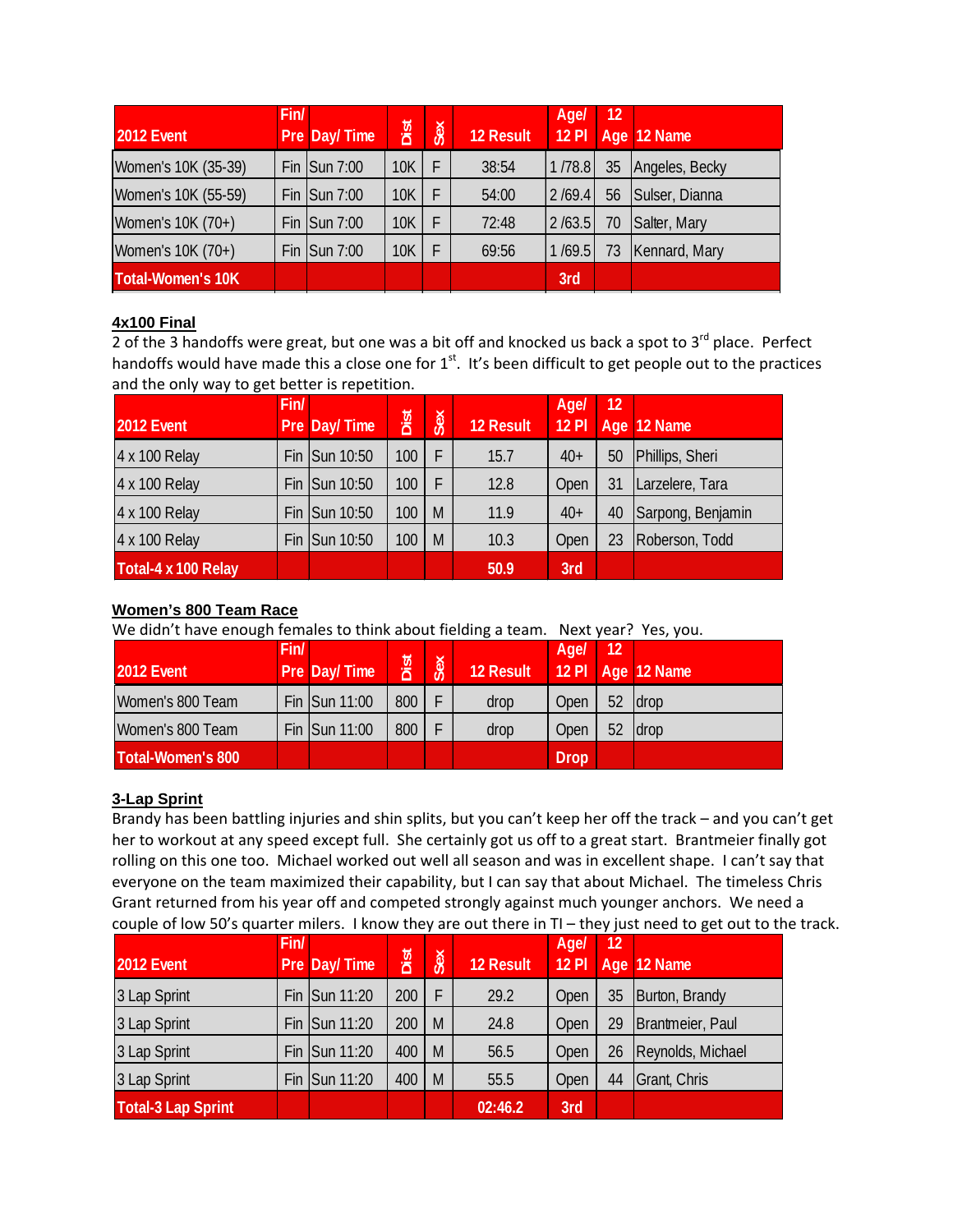#### **Men's Mile**

This was our all California team with 2<sup>nd</sup> year member Brian Failing (Sunnyvale) and rookie Ismail Jorio (SVA Santa Clara). They both could have run faster, but were in a nice pocket behind some super fast milers from one team, but well ahead of everyone else. Ismail has been mostly training for road races, but showed what a great team player he is by running three events on the track for us. It was where we needed him.

| <b>2012 Event</b>       | Fin/ | Pre Day/Time  | Dist     | Sex | <b>12 Result</b> | Age/            | 12 | $12$ PI Age 12 Name |
|-------------------------|------|---------------|----------|-----|------------------|-----------------|----|---------------------|
| Men's Mile Team         |      | Fin Sun 11:30 | $1600$ M |     | 05:04.3          | Open            | 29 | Failing, Brian      |
| Men's Mile Team         |      | Fin Sun 11:30 | $1600$ M |     | 05:04.3          | Open            | 29 | Jorio, Ismail       |
| <b>Total-Men's Mile</b> |      |               |          |     | 10:08.6          | 2 <sub>nd</sub> |    |                     |

#### **4x200 Relay**

Going in I thought we had an outside shot at  $1<sup>st</sup>$  in this one. Unfortunately, Benjamin's hamstring did not agree with that assessment. He valiantly finished and got me the baton and we closed the race back up but were just a little shy. Ben's 4‐5 seconds he lost would have put Todd leaning for the win. And speaking of Todd – he almost didn't come this year. My incessant begging got him out for ONE practice and the meet. Yea for begging.

This relay holds a special place in my heart. In 1990 I anchored this race and won my first national gold medal – and we set the national record too. On that team in the 50+ spot was my friend Tony Deatherage. I was honored to be lined up in Tony's leg this year.

| 2012 Event          | Fin/ | Pre Day/Time  | Dist | Sex | <b>12 Result</b> | Age/<br>12 PI | 12 | Age 12 Name       |
|---------------------|------|---------------|------|-----|------------------|---------------|----|-------------------|
| 4 x 200 Relay       |      | Fin Sun 11:50 | 200  | M   | 30.4             | $40+$         | 40 | Sarpong, Benjamin |
| 4 x 200 Relay       |      | Fin Sun 11:50 | 200  | M   | 25.5             | $50+$         | 52 | Westbrook, Paul   |
| 4 x 200 Relay       |      | Fin Sun 11:50 | 200  | F   | 28.8             | Open          | 31 | Larzelere, Tara   |
| 4 x 200 Relay       |      | Fin Sun 11:50 | 200  | M   | 22.6             | Open          | 23 | Roberson, Todd    |
| Total-4 x 200 Relay |      |               |      |     | 01:47.7          | 3rd           |    |                   |

## **Senior's Relay**

Normally we have a pretty solid crop of seniors, but this year was tough. Some of our 60 year sprinters had injuries or travel conflicts (I won't name names, but will name initials – J.J.) and then Papermaster got injured late. However, amazingly we were able to still field a solid team. Coach Rio can do it all. Steve Smith was back with us after a year off and Terry Gonzalez just kept getting faster every week. Chuck, running his 4th final filled in on the tough 600 leg, but we have some tough challengers in this race and I was not in striking distance for a medal so I backed off as I still had another final to run.

| 2012 Event                  | Fin/ | Pre Day/Time              | Dist | Sex | <b>12 Result</b> | Agel<br><b>12 PI</b> | 12 | Age 12 Name     |
|-----------------------------|------|---------------------------|------|-----|------------------|----------------------|----|-----------------|
| Senior's Relay              |      | Fin $\textsf{I}$ Sun 1:00 | 200  | M   | 00:34.8          | $60+$                | 70 | King, Rio       |
| Senior's Relay              |      | Fin $\textsf{I}$ Sun 1:00 | 400  | M   | 01:08.4          | $50+$                | 54 | Smith, Steve    |
| Senior's Relay              |      | Fin $\textsf{I}$ Sun 1:00 | 200  | F   | 00:35.7          | $50+$                | 58 | Gonzalez, Terry |
| Senior's Relay              |      | Fin $\textsf{I}$ Sun 1:00 | 600  | M   | 01:50.7          | $50+$                | 59 | Hull, Chuck     |
| Senior's Relay              |      | Fin $\textsf{Sun} 1:00$   | 400  | M   | 01:07.1          | $50+$                | 52 | Westbrook, Paul |
| <b>Total-Senior's Relay</b> |      |                           |      |     | 05:16.7          | 4th                  |    |                 |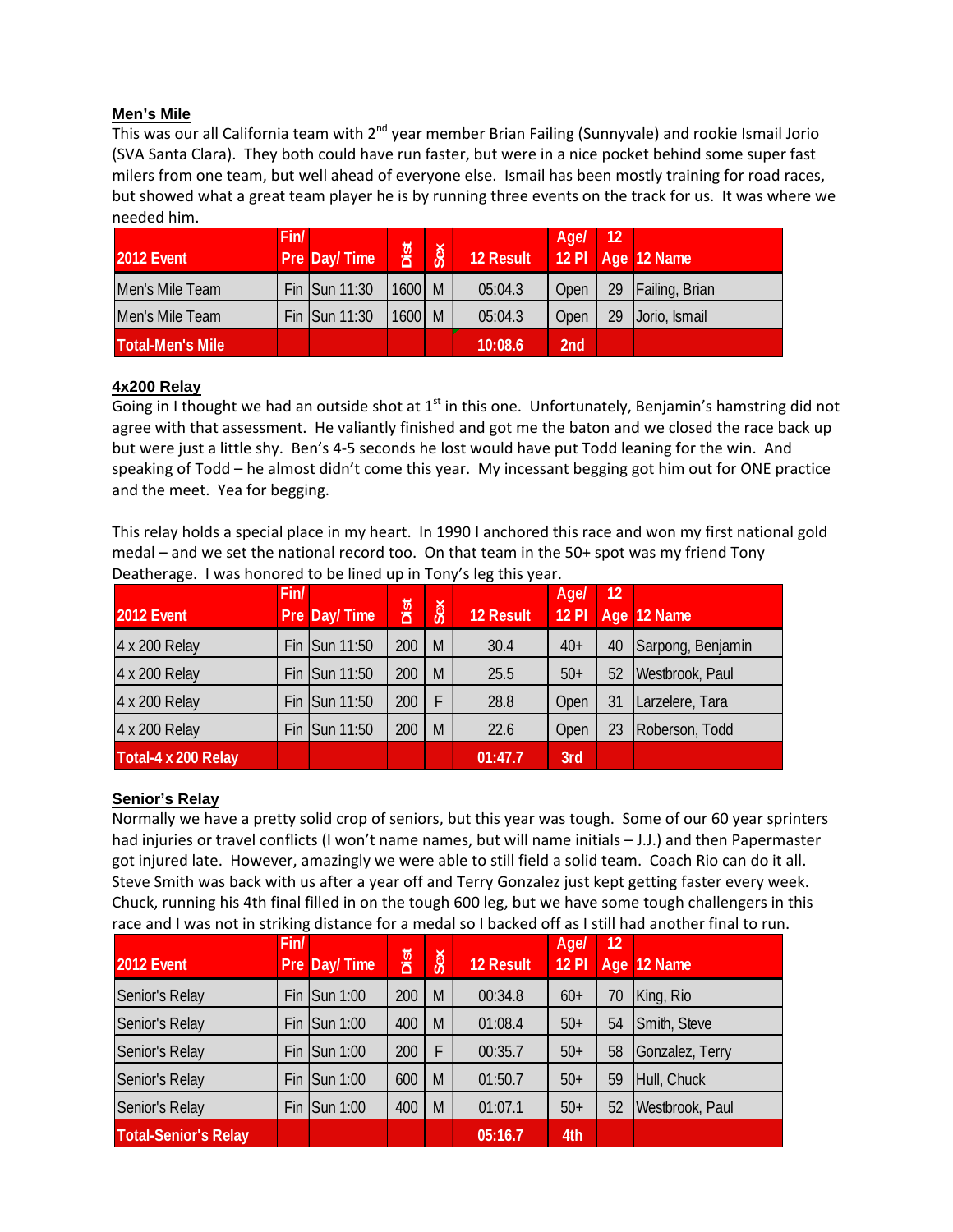#### **Women's Relay**

This relay has to have one 40+ runner and their ages have to add to 90. Some years the math works out well, but this year we overshot the 90 by quite a bit. Becky got us off to a great start and Vonnie also ran well. Brandy turned it on to grab the bronze medal.

|                            | Fin/ |                         |      |     |                  | Agel     | l 12 |                |
|----------------------------|------|-------------------------|------|-----|------------------|----------|------|----------------|
| <b>2012 Event</b>          |      | Pre Day/Time            | Dist | Sex | <b>12 Result</b> | $12$ Pl  |      | Age 12 Name    |
| Women's Relay              |      | Fin $\textsf{Sun} 1:10$ | 800  |     | 02:30.0          | $Op/40+$ | 35   | Angeles, Becky |
| Women's Relay              |      | Fin $\textsf{Sum 1:10}$ | 400  |     | 01:19.0          | $40+10p$ | 50   | Howard, Vonnie |
| Women's Relay              |      | Fin $\textsf{Sum 1:10}$ | 400  |     | 01:08.7          | $Op/40+$ | 35   | Burton, Brandy |
| <b>Total-Women's Relay</b> |      |                         |      |     | 04:57.7          | 3rd      | 120  |                |

#### **Submaster's Sprint**

Every member of this team ran incredibly well. It was a strong  $2^{nd}$  place finish and Luke backed off to save himself for one more race later in the day.

|                             | Fin/ |                         |      |     |                  | <b>Age/</b>  | 12 |                   |
|-----------------------------|------|-------------------------|------|-----|------------------|--------------|----|-------------------|
| 2012 Event                  |      | Pre Day/Time            | Dist | Sex | <b>12 Result</b> | <b>12 PI</b> |    | Age 12 Name       |
| <b>Submasters Sprint</b>    |      | Fin $\textsf{Sun} 1:20$ | 200  | F   | 00:28.9          | $30+$        | 31 | Larzelere, Tara   |
| <b>Submasters Sprint</b>    |      | Fin $\textsf{Sun} 1:20$ | 200  | M   | 00:25.5          | 35/30        | 41 | Fortenberry, Todd |
| <b>Submasters Sprint</b>    |      | Fin $\textsf{Sun} 1:20$ | 400  | M   | 00:57.2          | 35/30        | 39 | Gordon, Greg      |
| <b>Submasters Sprint</b>    |      | Fin $\textsf{Sun} 1:20$ | 800  | M   | 02:21.3          | 30/35        | 48 | Luo, Luke         |
| <b>Total-Submast Sprint</b> |      |                         |      |     | 04:12.9          | 2nd          |    |                   |

#### **President's Relay**

This is for VP's or their direct reports and for Senior Fellow's. With Mariquita injured we were forced to drop it. Too bad, as our team would have won by 20 seconds. There's always next year!

|                               | Fin/ |                         |         |     |           | Age/         | 12 |                   |
|-------------------------------|------|-------------------------|---------|-----|-----------|--------------|----|-------------------|
| 2012 Event                    |      | Pre Day/Time            | Dist    | Sex | 12 Result | <b>12 PI</b> |    | Age 12 Name       |
| <b>Presidents Relay</b>       |      | Fin $\textsf{Sum 1:40}$ | 200 M/F |     | drop      | $30+$        | 49 | Nagel, Heidi      |
| <b>Presidents Relay</b>       |      | Fin $\textsf{Sum 1:40}$ | 400 M/F |     | drop      | $30+$        | 49 | Gordon, Mariquita |
| <b>Presidents Relay</b>       |      | Fin $\textsf{Sum 1:40}$ | 800 M/F |     | drop      | $30+$        | 59 | Bosshart, Patrick |
| <b>Total-Presidents Relay</b> |      |                         |         |     |           | drop         |    |                   |

#### **Pyramid Relay**

The California dynamic duo was back and Alvin ran other fine 800m leg to cover the middle. Becky ( $4<sup>th</sup>$ final) and Brandy (3<sup>rd</sup> final of the day) bracketed the team nicely for another solid 2<sup>nd</sup> place. It was a very silver day with many  $2^{nd}$  place finishes.

| 2012 Event                 | Fin/ | Pre Day/Time              | Dist | Sex | <b>12 Result</b> | Agel<br><b>12 PI</b> | 12 | Age 12 Name     |
|----------------------------|------|---------------------------|------|-----|------------------|----------------------|----|-----------------|
| <b>Pyramid Relay</b>       |      | Fin $\textsf{Sum} 3:10$   | 400  | F   | 01:10.6          | Open                 | 35 | Angeles, Becky  |
| <b>Pyramid Relay</b>       |      | Fin $\textsf{I}$ Sun 3:10 | 800  | M   | 02:08.5          | Open                 | 29 | Failing, Brian  |
| <b>Pyramid Relay</b>       |      | Fin $\textsf{Sun} 3:10$   | 1200 | M   | 03:41.5          | Open                 | 29 | Jorio, Ismail   |
| <b>Pyramid Relay</b>       |      | Fin Sun 3:10              | 800  | M   | 02:16.9          | Open                 | 29 | Hathaway, Alvin |
| <b>Pyramid Relay</b>       |      | Fin $\textsf{Sun} 3:10$   | 400  | F   | 01:12.9          | Open                 | 35 | Burton, Brandy  |
| <b>Total-Pyramid Relay</b> |      |                           |      |     | 10:30.4          | 2 <sub>nd</sub>      |    |                 |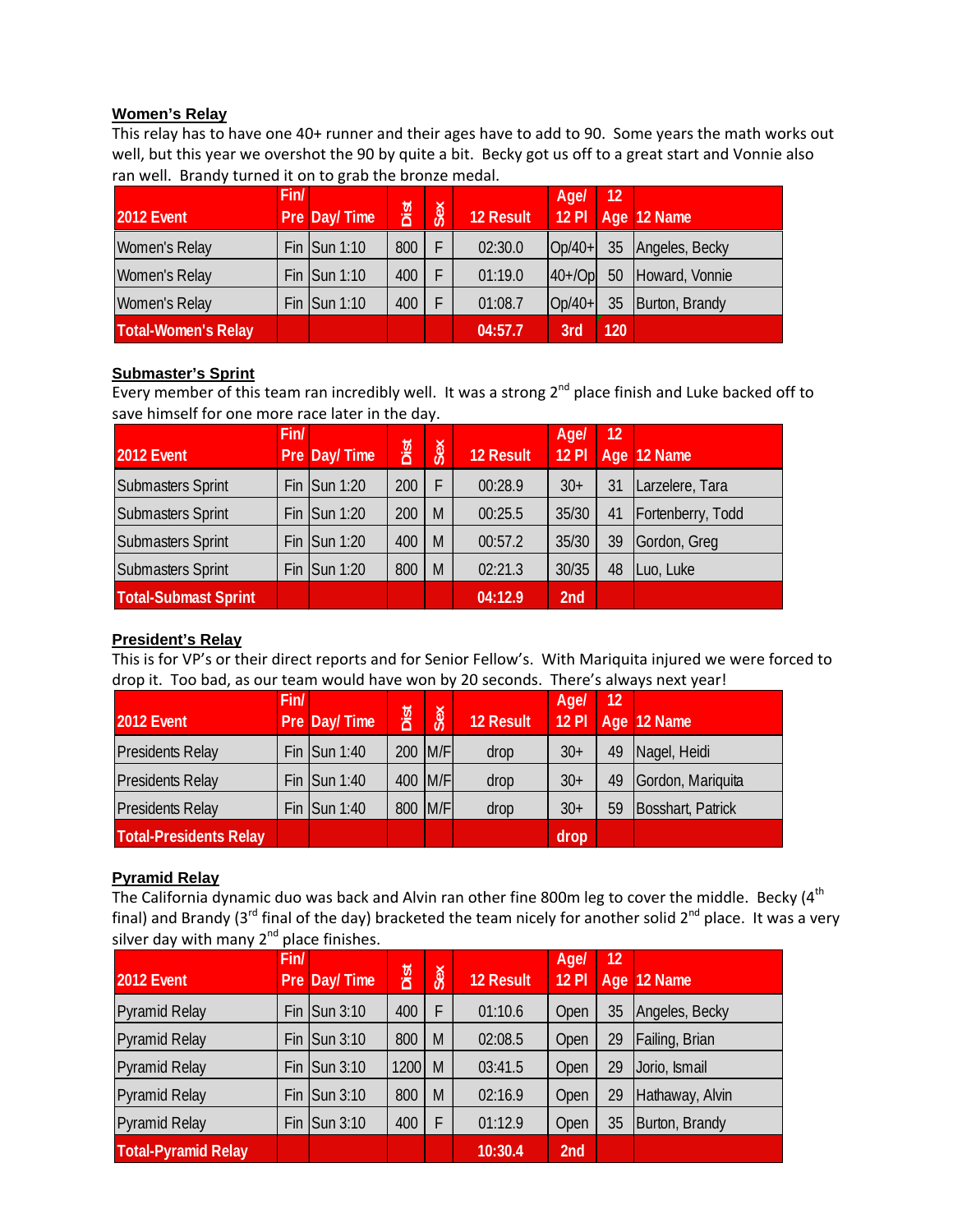#### **Master's Relay**

Just two relays to go and we had not won a single one all meet. This was one of our chances. For many years in the mid sized division we would use our best master runners in submaster or open events and we could still win the master's. In the big division I had to load the talent. In my 28 years of nationals I don't think I have ever run on a relay with Brian, Luke, or Robin, and maybe only a couple of times with Chris. I have also never run four finals in one weekend either (the rules used to only allow 3 – and for good reason).

First Luke showed his famous final 200m kick to get us right there at the first handoff. An obviously inspired Chris Grant opened up a lead. Brian, running his 4<sup>th</sup> final, added a little more to the lead. Robin ripped around the first half of the final lap and gave me a comfortable cushion and not even a slight hamstring pull in the turn was going to keep me from finishing at the front. I even lapped a guy from another team on my way to our only team gold. It was a pleasure to get to run on a team with that great group of athletes and this completed my medal set for the weekend – one gold, one silver, and one bronze.

| 2012 Event                 | Fin/ | Pre Day/Time             | Dist | Sex | <b>12 Result</b> | Age/<br>$12$ Pl | 12 | Age 12 Name     |
|----------------------------|------|--------------------------|------|-----|------------------|-----------------|----|-----------------|
| <b>Masters Relay</b>       |      | Fin $\textsf{Sum } 3:25$ | 800  | M   | 02:17.1          | 40/50           | 48 | Luo, Luke       |
| <b>Masters Relay</b>       | Fin  | <b>Sun 3:25</b>          | 400  | M   | 00:56.6          | 40/50           | 44 | Grant, Chris    |
| <b>Masters Relay</b>       |      | Fin $\textsf{Sun} 3:25$  | 800  | M   | 02:14.1          | 40/50           | 43 | Schmidt, Brian  |
| <b>Masters Relay</b>       |      | Fin $\textsf{Sun} 3:25$  | 200  | F   | 00:32.7          | $40+$           | 49 | Toliver, Robin  |
| <b>Masters Relay</b>       |      | Fin $\textsf{Sum } 3:25$ | 200  | M   | 00:27.9          | 50/40           | 52 | Westbrook, Paul |
| <b>Total-Masters Relay</b> |      |                          |      |     | 06:28.4          | 1st             |    |                 |

## **Sprint Relay**

I mentioned we ran a prelim in this to qualify just in case. The team results were already set at this point, so we could have sat in the stands and eaten Fig Newtons. However, when I asked if anyone would like to run the final relay I was flooded with volunteers. Got to love that competitive spirit. Heidi, who didn't get to run the President's, led us off. Rookie Amy Ball just kept getting better. Adam, who had run two prelims, ran well as did Michael. The Todd's had strong finishes, but that bronze medal was just out of reach.

| 2012 Event                | Fin/ | Pre Day/Time              | Dist | Sex | 12 Result | Agel<br><b>12 PI</b> | 12 | Age 12 Name       |
|---------------------------|------|---------------------------|------|-----|-----------|----------------------|----|-------------------|
| <b>Sprint Relay</b>       | Fin  | <b>Sun 3:50</b>           | 200  | F   | 00:36.3   | $30+$                | 49 | Nagel, Heidi      |
| <b>Sprint Relay</b>       | Fin  | <b>Sun 3:50</b>           | 200  | F   | 00:33.0   | Open                 | 23 | Ball, Amy         |
| <b>Sprint Relay</b>       |      | Fin $\textsf{I}$ Sun 3:50 | 400  | M   | 00:58.1   | Open                 | 28 | Baltutis, Adam    |
| <b>Sprint Relay</b>       | Fin  | Sun 3:50                  | 400  | M   | 00:59.8   | Open                 | 26 | Reynolds, Michael |
| <b>Sprint Relay</b>       | Fin  | Sun 3:50                  | 200  | M   | 00:25.8   | $40+$                | 41 | Fortenberry, Todd |
| <b>Sprint Relay</b>       |      | Fin $\textsf{I}$ Sun 3:50 | 200  | M   | 00:24.7   | Open                 | 23 | Roberson, Todd    |
| <b>Total-Sprint Relay</b> |      |                           |      |     | 03:57.7   | 4th                  |    |                   |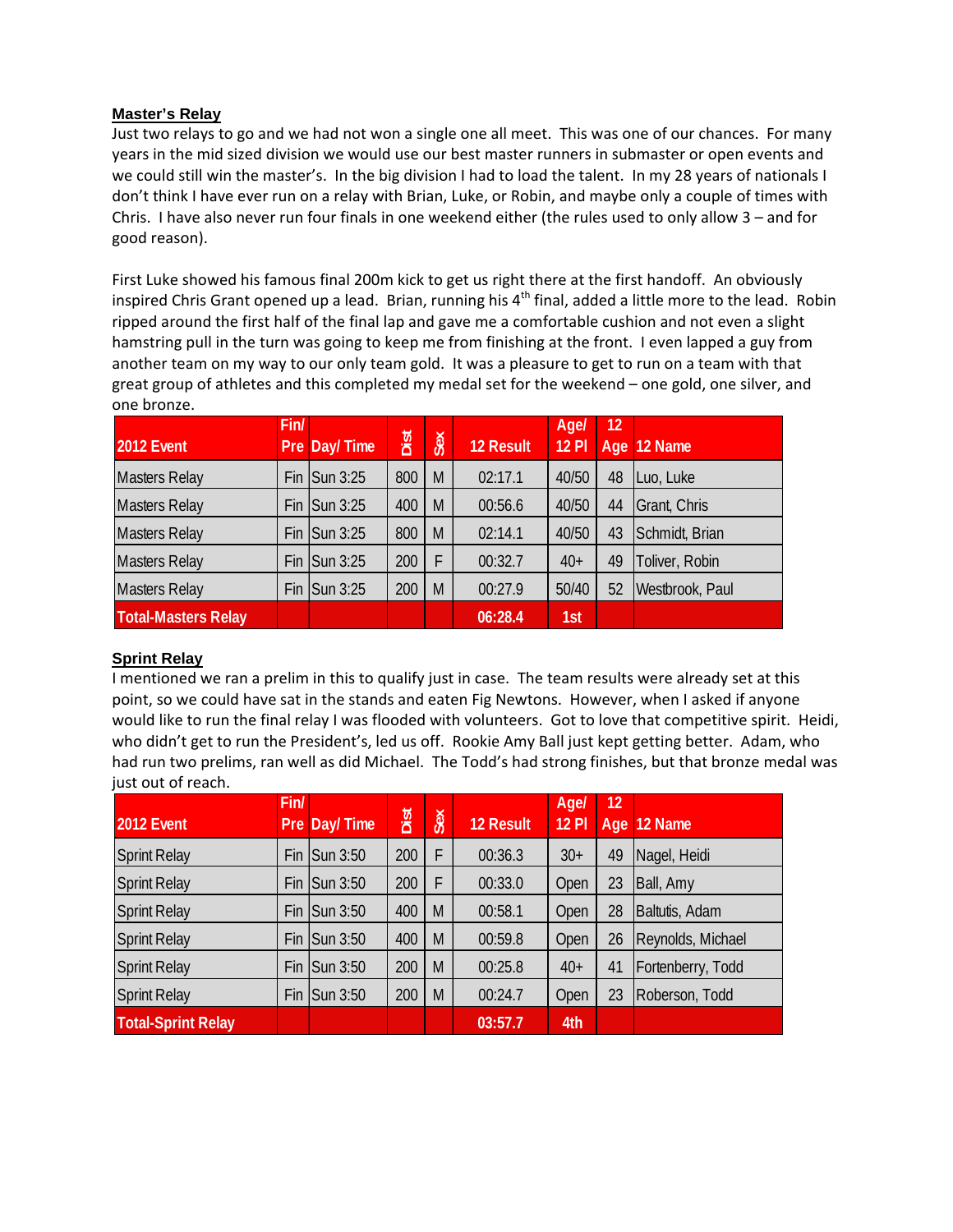## **Long Jump**

We didn't have enough depth to enter the long jump. Sheri (even with her broken toe) was ready to pull Tara over and enter, but Tara had reached her max number of finals. Long jumpers, where are you?

| <b>2012 Event</b>      | Fin/ | Pre Day/Time        | Dist | Sex | 12 Result | Age/ | $\overline{12}$ | 12 PI   Age   12 Name |
|------------------------|------|---------------------|------|-----|-----------|------|-----------------|-----------------------|
| Long Jump              |      | $Fin$ Sun - flight? |      |     | drop      | Any  |                 | 52 drop               |
| Long Jump              |      | Fin Sun - flight?   |      | M   | drop      | Any  | 52              | drop                  |
| <b>Total-Long Jump</b> |      |                     |      |     |           |      |                 |                       |

## **Shot Put**

Sheri and Amy threw, and Rio even signed up late to see if we could get more points, but they were just short of the bronze medal. We definitely need some folks training for the field events next year.

|                             | Fin/ |                   |          |     |             | Age/    | 12 |                 |
|-----------------------------|------|-------------------|----------|-----|-------------|---------|----|-----------------|
| <b>2012 Event</b>           |      | Pre Day/Time      | Dist     | Sex | 12 Result   | $12$ PI |    | Age 12 Name     |
| <b>Shot Put Throw</b>       |      | Fin Sun - flight? | Shot   M |     | 27'8" / 606 | Any     | 50 | Phillips, Sheri |
| <b>Shot Put Throw</b>       |      | Fin Sun - flight? | Shot   M |     | 23' / 367   | Any     | 23 | Ball, Amy       |
| <b>Shot Put Throw</b>       |      | Fin Sat - flight? | Shot     | M   | 26'5" / 588 | Any     | 70 | King, Rio       |
| <b>Total-Shot Put Throw</b> |      |                   |          |     | 1194        | 4th     |    |                 |

## **Overall Results -** http://uscaa.org/natls/scoring/2012/teamScores\_all.pdf

In our first year back in the big division since 1995 we were able to capture 3<sup>rd</sup> place overall, which is an excellent showing considering our small base of employees to draw from. I'll send out the 2013 meet plans soon and everyone needs to mark their calendar and plan to be there. Let's get the team size back up to at least 55 athletes, enter everything, and spread the load.

AT&T was stronger than expected this year, but just a few items going our way would have had us close to the 2<sup>nd</sup> place overall score. There is a 16 point swing if one team event reverses the 1<sup>st</sup> and 2<sup>nd</sup> place finisher. Not entering all the individual events left points unclaimed for us too. Mary Kennard posted many great photos at http://www.flickr.com/photos/grandmary/sets/72157630630793754/show/

GE – 726 AT&T – 685  $TI - 610$ ExxonMobil – 544 BoozeAllenHamilton ‐ 376 Boeing ‐ 115



Finally, thank you to those who work behind the scenes – my co-captain Benjamin Sarpong, travel wizards Dianna Sulser and Cynthia Samilton (who couldn't even make the meet this year), equipment manager Michael Reynolds, and board member Mariquita Gordon. And especially the timeless Coach Rio King who can turn anyone who wants to try into a valuable contributor. Thanks to the volunteers and the prelim runners too. Everyone who came out is special. We all have the same work, family, and other challenges as everyone else yet somehow your character, will, and determination won out and got you there. I love this team and what it represents – people selflessly working together for a common goal. You are all champions in my book. ‐ Paul Westbrook